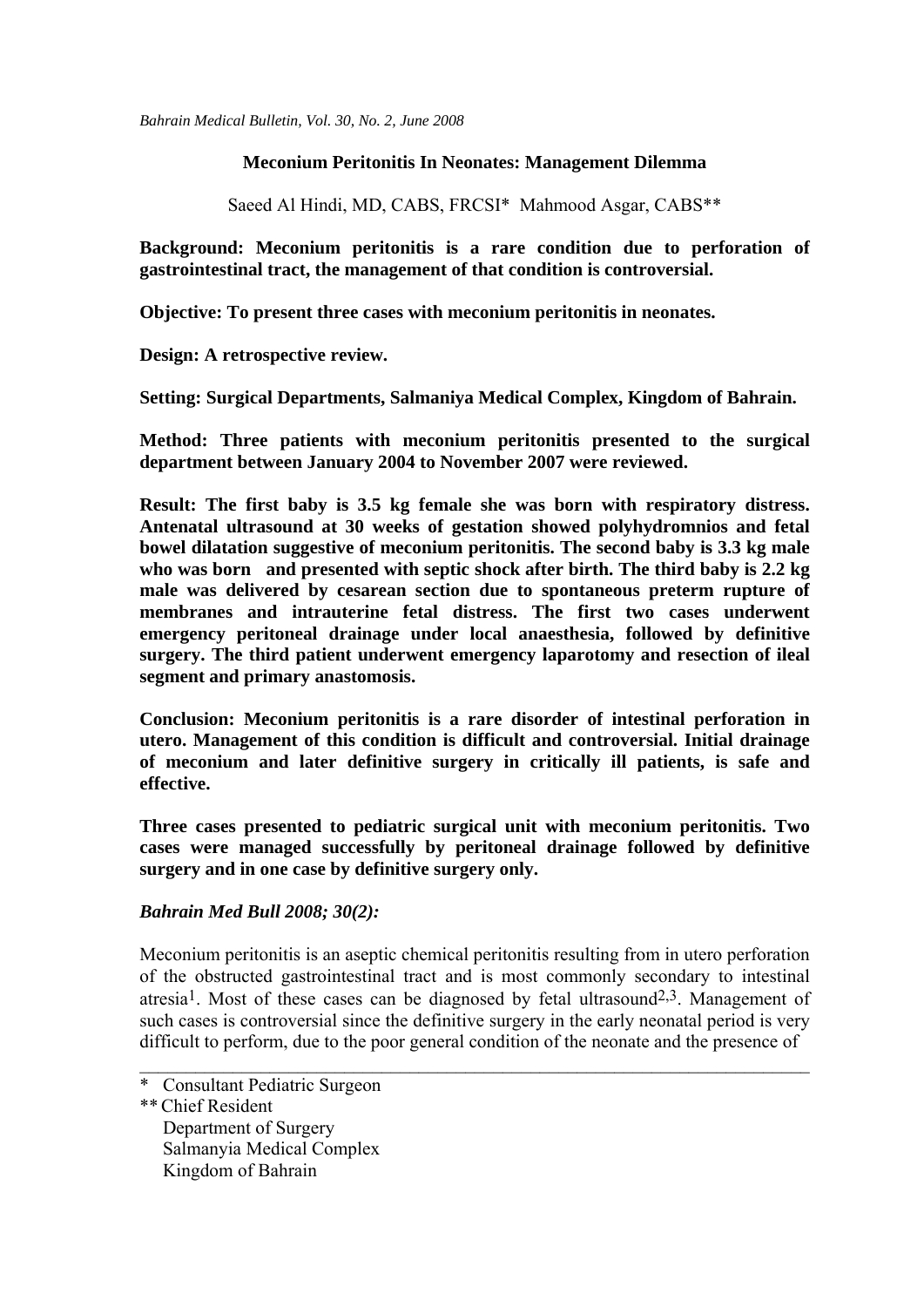severe peritoneal inflammation and adhesions<sup>4</sup>. We report three newborns with generalized meconium peritonitis treated with open drainage of meconium, followed by elective surgery in two cases and one case underwent definitive surgery as initial treatment.

# **METHOD**

Three patients with meconium peritonitis presented to the surgical department between January 2004 to November 2007 were reviewed.

## **RESULT**

The first baby is 3.5 kg female she was born with respiratory distress. Antenatal ultrasound at 30 weeks of gestation showed polyhydramnios and fetal bowel dilatation suggestive of meconium peritonitis. The second baby is 3.3 kg male who was born and presented with septic shock after birth. The third baby is 2.2 kg male was delivered by cesarean section due to spontaneous preterm rupture of membranes and intrauterine fetal distress. The first two cases underwent emergency peritoneal drainage under local anaesthesia, followed by definitive surgery. The third patient underwent emergency laparotomy and resection of ileal segment and primary anastomosis.

### **Case One**

A female baby weighing 3.5 kg was born to 25 years-old gravida 2, para1 mother. Antenatal ultrasound at 30 weeks of gestation showed polyhydromnios and fetal bowel dilatation suggestive of meconium peritonitis. At 35 weeks of gestation, the mother underwent caesarean section for premature labor and fetal distress. Immediately after birth, the baby developed severe respiratory distress and was intubated and ventilated. The abdomen was severely distended, tense, silent and dull on percussion; the abdominal wall was edematous and erythematous. The baby did not pass meconium and the nasogastric tube drained minimal greenish fluid. The plain abdominal x-ray (figure1) was suggestive of ascites and the abdominal ultrasound (figure2) showed multiple distended bowel loops and a large collection of meconium with debris in the upper abdomen.



**Figure1: Plain X-ray Shows Ascites**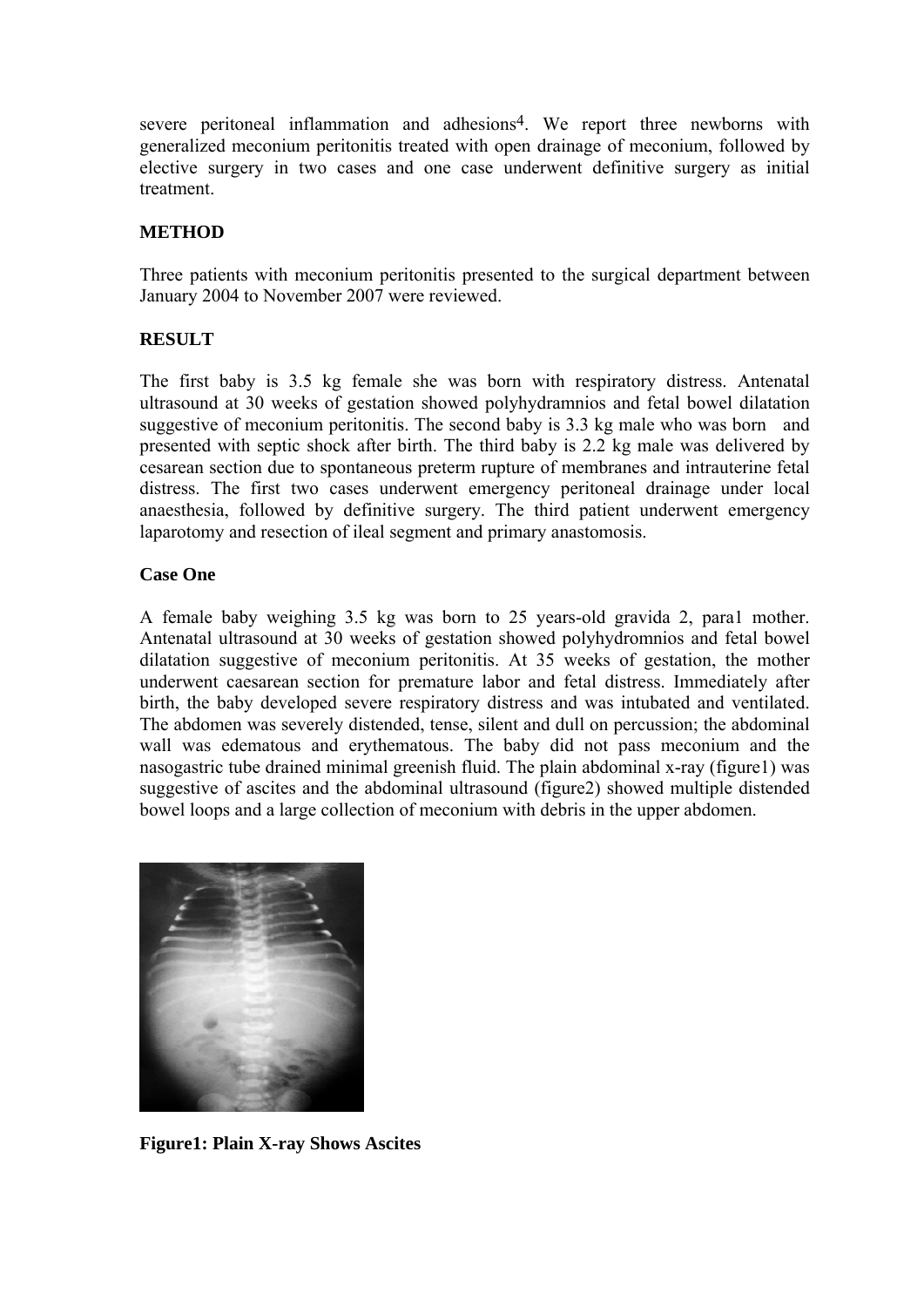

**Figure 2: US Shows Multiple Distended Bowel Loops and a Large Collection of meconium** 

Seven hours postnatally, the baby underwent emergency peritoneal drainage in the lower right quadrant by penrose drain under local anaesthesia. The peritoneal cavity was filled with large amount of free meconium. Postoperatively, the neonate was put on parenteral nutrition, intravenous antibiotics and decompression of the gastrointestinal tract. Abdominal distention significantly reduced and her general condition improved after five days. On seventh postoperative day, gastrograffin study of the large and small bowel showed a perforation in the terminal ileum. At the age of 10 days, the baby underwent laparotomy and a large terminal ileal perforation was identified 10 cm proximal to the ileocecal junction with a large mesenteric defect. Resection of the perforated ileal segment and primary anastomosis was performed. The postoperative course was unremarkable. Histopathology of the resected segment did not show atresia or any other obstructive pathology. She was investigated for cystic fibrosis which was ruled out later.

### **Case Two**

A male baby weighing 3.3 kg was born to 19 years old mother. Antenatal obstetric history was normal. The baby did not pass meconium after birth. The baby was referred to pediatric surgery after history of bilious vomiting 24 hour after birth. The baby was in septic shock accompanied with distended and tense abdomen. The blood tests showed severe electrolytes imbalance and metabolic acidosis. His abdominal x-ray showed dilated bowel loops and pneumoperitonium. Ultrasound of the abdomen showed bowel dilatation and free fluid suggestive of meconium peritonitis. Two hours after resuscitation, the baby underwent emergency peritoneal drainage using penrose drain; it was inserted in the upper right quadrant under local anaesthesia because his condition was not fit for general anaesthesia. On third day of post drainage procedure, the patient general condition improved and laparatomy was performed. Large amount of bile and meconium was found. The caecum was found perforated. The meconium was evacuated and cecostomy was done at the site of perforation. Biopsy from the cecum and appendectomy specimen revealed normal histopathological finding. The patient did well and discharged on seventh postoperative day. Two month later, the patient was readmitted with the clinical features of large bowel obstruction. His gastrograffin enema showed typical finding of rectosigmoid hirshpring's disease, which was confirmed by rectal biopsy. One week later, transanal pullthrough was done, the patient had smooth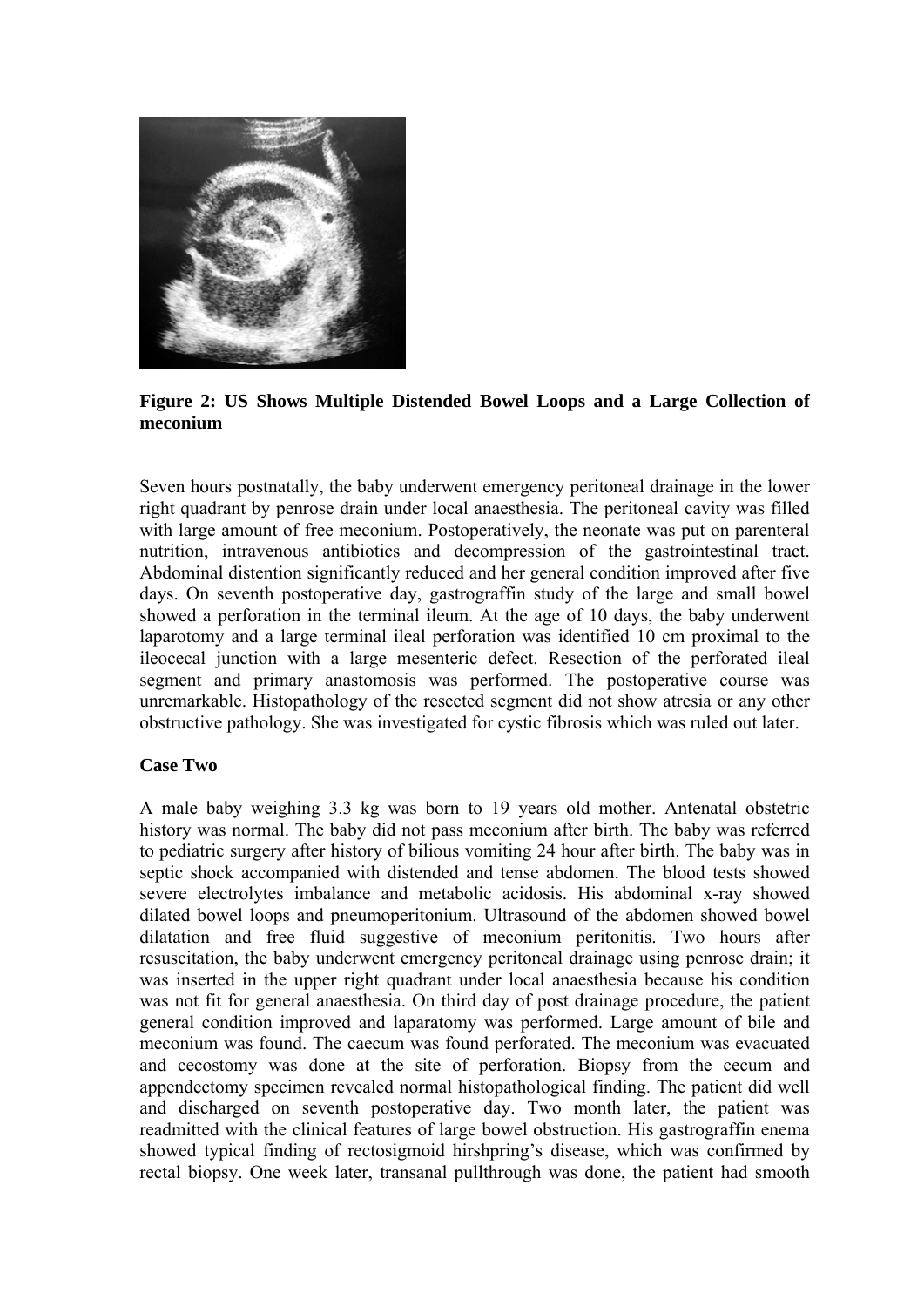#### recovery.

#### **Case Three**

A male baby weighing 2.2 kg was delivered by cesarean section due to spontaneous preterm rupture of membranes and intrauterine fetal distress. At the  $34<sup>th</sup>$  week of gestation, the mother had routine ultrasound which was reported to have single viable fetus with dilated stomach and bowel loops. The findings were suggestive of distal bowel atresia. In view of fetal ultrasound, repeated ultrasounds were done after birth as well as during pediatric surgical consultation. The post-delivery ultrasound confirmed proximal small bowel dilatation and features suggestive of small bowel obstruction possibly due to mid-gut volvulus. The patient underwent emergency laparotomy. Gangrenous terminal ileal segment volvulus was found. Resection of gangrenous segment and primary anastomosis was done. The patient had unremarkable recovery and he was discharged on the  $10<sup>th</sup>$  postoperative day.

# **DISCUSSION**

Meconium peritonitis is an aseptic chemical peritonitis resulting from in utero perforation of the gastrointestinal tract. This disease is very rare and the actual incidence is not known. The most common causes are small bowel atresia, volvulus and meconium  $i$ leus<sup>4,5</sup>.

Meconium peritonitis is classified into three types based on their clinical manifestations; (a) fibroadhesive, (b) cystic, and (c) generalized. The free meconium acts as an irritant and inflammatory serosal reaction develops leading to the formation of adhesions, pseudocyst and calcification<sup>4</sup>. The clinical presentation in the neonatal period includes: abdominal distention with erythematous and edematous abdominal wall, a palpable abdominal mass and occasional respiratory compromise6.

The diagnosis of meconium peritonitis is possible by prenatal ultrasound examination. Common findings include: intra abdominal calcifications, ascites, intra abdominal masses, bowel dilatation and polyhydramnios<sup>5-14</sup>. The prognostic value of these findings is a subject of controversy. Dirkes et al found that the presence of bowel abnormalities carries 50% risk of postnatal intestinal complications, whereas Moslinger et al found that the postnatal outcome cannot be predicted from the prenatal sonographic findings<sup>6-8</sup>.

The prenatally diagnosed meconium peritonitis carries overall morbidity rate of 22% and mortality rate of 11% and it has better prognosis than postnatally diagnosed meconium peritonitis6,12.

In many cases, immediate surgery is necessary to release the intestinal obstruction and to avoid bacterial infection. Because of the poor general condition and severe intraperitoneal inflammation, many patients can only undergo enterostomy or drainage of the cystic fluid, without complete dissection of the adhesion or detection of the cause of the obstruction<sup>15</sup>. A second laparotomy, and in some patients a third laparotomy is necessary to anastomose the intestine4,8,9.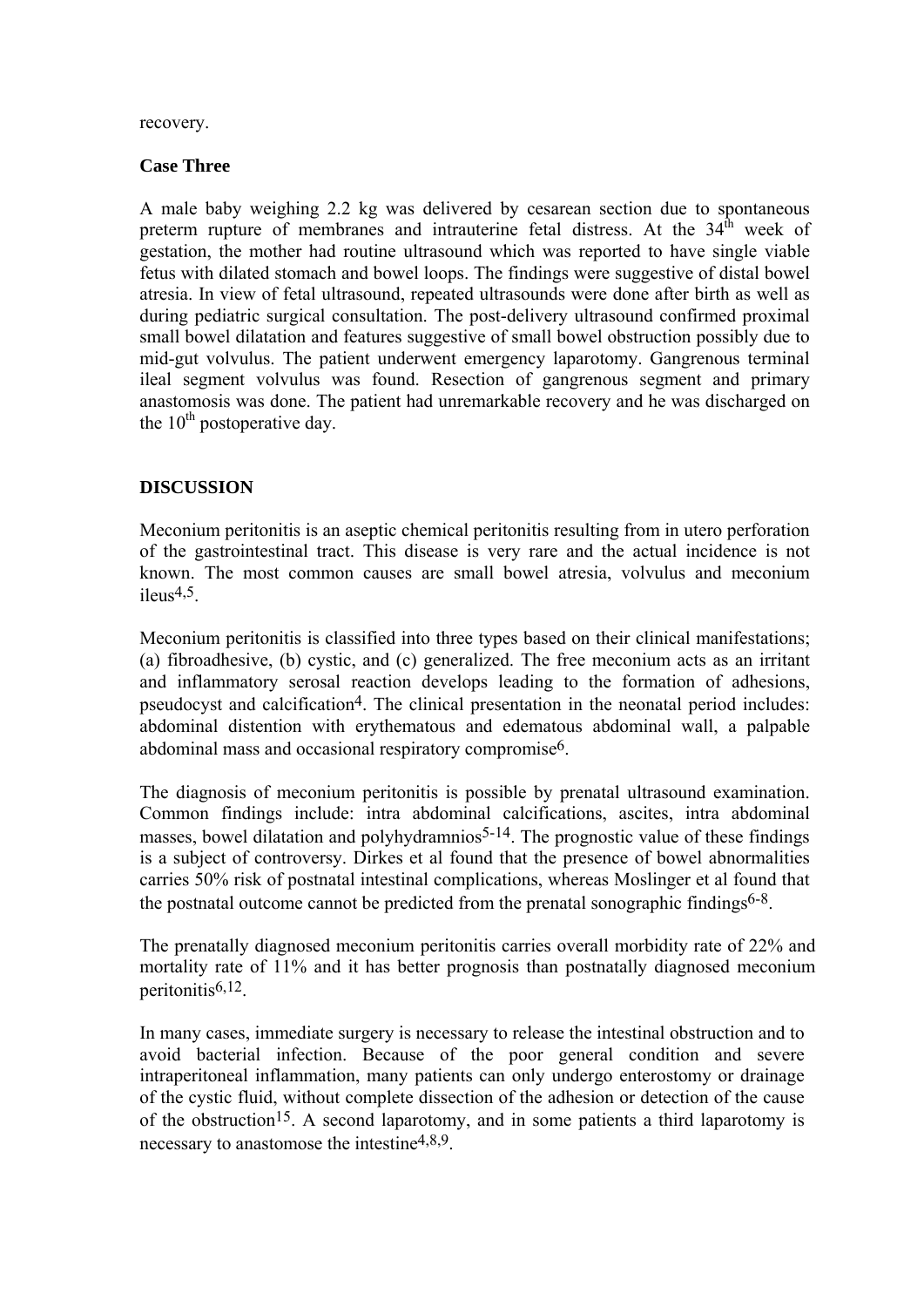Tanaka et al reported two cases of cystic meconium peritonitis which initially underwent emergency percutaneous drainage with ultrasonic guidance under local anesthesia. They found that such procedure is safe and effective in decompression of gastrointestinal tract and prevention of bacterial infection. They recommended cyst drainage just after birth and elective surgery later based on the general condition of the baby4,8,9.

Two of our patients initially underwent open drainage of the meconium under local anesthesia, and after few days, the definitive surgery was performed. Since the ultrasound showed meconium with large amount of debris, a decision for open drainage instead of percutaneous drainage was made to ensure better evacuation of the free meconium. Such approach was chosen because of the poor general condition of the babies, extensive adhesions, difficulty in identifying the meconium-stained bowel loops and the significant risk of extensive bleeding from the edematous and inflamed peritoneal surfaces during dissection. During the second operation, the general condition was stable, the adhesions were less, the identification of the bowel loops was easier and the bleeding was minimal.

## **CONCLUSION**

**Meconium peritonitis is a rare disorder of intestinal perforation in utero. Management of this condition is difficult and controversial. Initial drainage of meconium and later definitive surgery in critically ill patients, is safe and effective.** 

**We managed successfully to treat three cases presented to our pediatric surgical unit with meconium peritonitis, two cases managed by peritoneal drainage followed by definitive surgery and one by definitive sugery only.** 

### **REFERENCES**

- ١. Khadaroo RG, Evans MG, Honore L, et al. Fetus-in-fetu Presenting as Cystic Meconium Peritonitis: Diagnosis, Pathology, and Surgical Management, J Pediatr Surg 2000; 35:721-3.
- ٢. Shyu MK, Shih JC, Lee CN, et al. Correlation of Prenatal Ultrasound and Postnatal Outcome in Meconium Peritonitis, Fetal Diagn Ther 2003; 18:255-61.
- ٣. Chan KL, Tang MH, Tse HY, et al. Meconium Peritonitis: Prenatal Diagnosis, Postnatal Management and Outcome. Prenat Diagn 2005; 25:676-82.
- ٤. Tanaka K, Hashizume K, Kawarasaki H, et al. Elective Surgery for Cystic Meconium Peritonitis: Report of Two Cases. J Pediatr Surg 1993; 28(7):960-1.
- ٥. Estroff JA, Bromley B, Benacerraf BR. Fetal Meconium Peritonitis without Sequalae. Pediatr Radiol 1992; 22(4):277-8.
- ٦. Dirkes K, Crombleholme T M, Craigo S D, et al. The Natural History of Meconium Peritonitis Diagnosed in Utero. J Pediatr Surg 1995; 30(7):979-82.
- ٧. Kamata S, Nose K, Ishikawa S, et al. Meconium Peritonitis in Utero. Pediatr Surg Int 2000; 16(5-6):377-9.
- ٨. Moslinger D, Chalubinski K, Radner M, et al. Meconium Peritonitis: Intrauterine Follow-up and Postnatal Outcome. Wien Klin Wochenschr 1995; 107(4):141-5.
- ٩. Amagada JO, Premkumar G, Arnold JM, et al. Prenatal Meconium Peritonitis Managed Expectantly. J Obstet Gynaecol 2004; 24:311-12.
- ١٠. Kuroda T, Kitano Y, Honna T, et al. Prenatal Diagnosis and Management of Abdominal Diseases in Pediatric Surgery. J Pediatr Surg 2004; 39:1819-22.